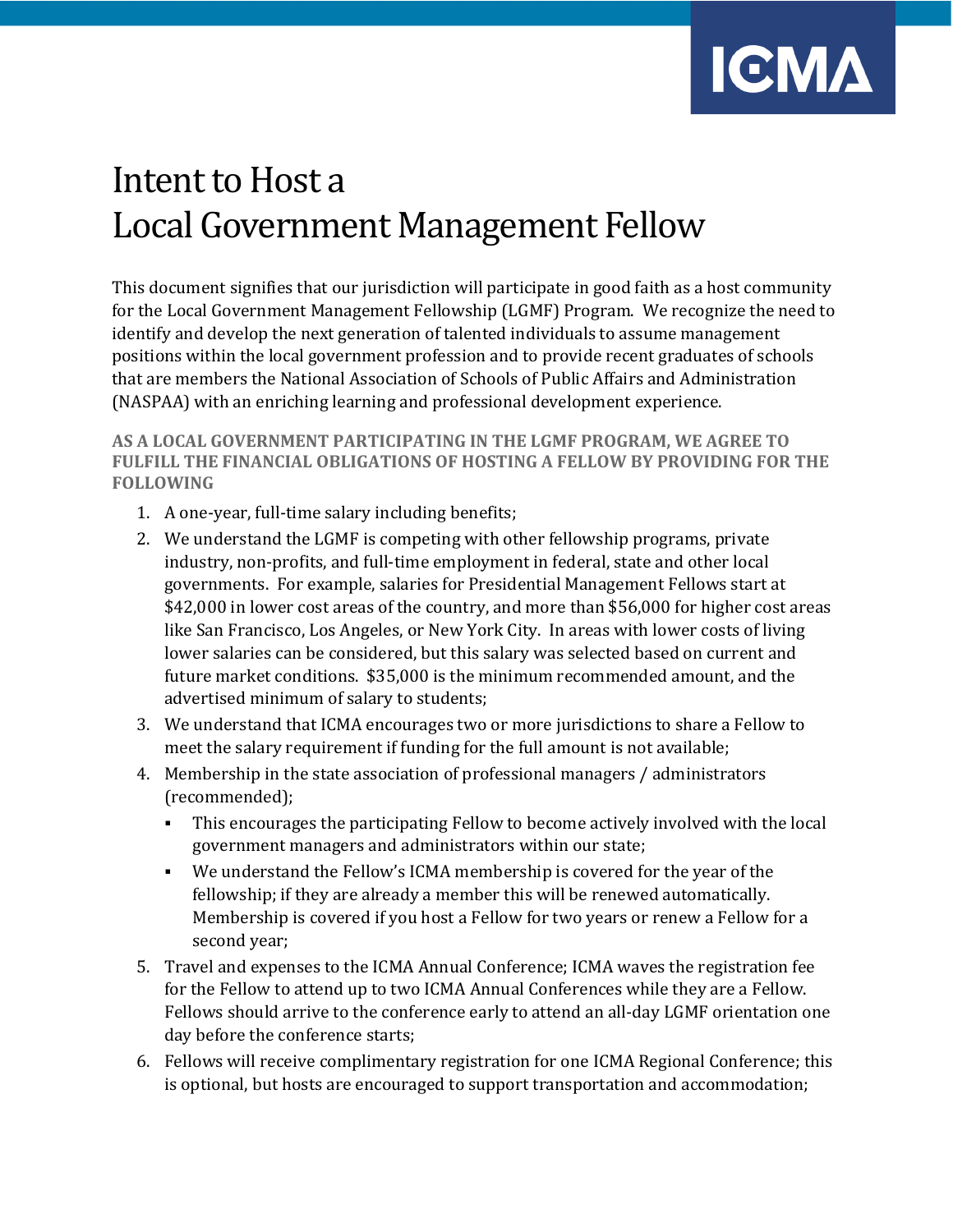- 7. Travel and expenses to one of the following should the Fellow so choose: the NFBPA Annual Conference, the Hispanic Network Annual Conference, and/or a state manager's conference (recommended);
- 8. Allow time for the Fellow to participate in scheduled program conference calls and learning activities (approximately one every 4-6 weeks or about 10 per year);
- 9. Underwrite travel expenses of LGMF finalists that will be interviewed by our local government (all or a portion at your discretion);
- 10. Assistance with relocation. This can include expenses, housing options, and/or transportation stipend or reimbursement (recommended, not required);
- 11. We will assign a mentor to the Fellow (identified on the letter of intent) who will, for the duration of the Fellowship, be the Fellow's primary point of contact and coach while the Fellow is in our jurisdiction, and will be available to the Fellow during rotation assignments; the mentor may be the CAO, a deputy, or senior assistant manager or department head, but not necessarily the Fellow's direct day-to-day supervisor;
- 12. We will prepare and submit to ICMA a **work plan** [\(job/rotation](https://icma.org/building-your-work-plan) description) by the time we begin contacting candidates for interviews. The purpose of the plan is to create an enriching professional learning experience for the Fellow.

## **ADDITIONALLY**

- We understand that our local government will be asked to choose from among a pool of LGMF finalists, and that these same finalists are interviewing for Fellowships with other host governments and for other full-time positions;
- We agree that we will not knowingly hire a Fellow through the LGMF Program that has already been placed in another LGMF-participant community;
- We understand that the Fellowship is a one-year commitment, but that we are encouraged to employ our Fellow for up to two years as an ICMA-recognized Fellow. We understand that after the fellowship is completed, ICMA no longer considers the Fellow eligible for free ICMA membership or free ICMA Annual Conference registration and recommends you hire them full-time, or help them find full-time employment;
- We will endeavor to hire the Fellow full-time at or before the end of their Fellowship, or assist them in finding full-time employment when the Fellowship period ends;
- We understand that upon completion of the LGMF Program, our jurisdiction will be responsible for participating in an evaluation process that will strengthen the program in the coming years;
- We agree to participate in the LGMF Program based on the criteria listed in this document. By signing and submitting our Letter of Intent, our primary contact/approving administrator designates this letter as an agreement to participate in this program. This Letter of Intent secures our participation as a host government in the LGMF Program but does not require us to host a Local Government Management Fellow - it is a commitment to participate in the program and interview candidates in good faith with the intent to hire. If for whatever reason we do not find acceptable candidates through the LGMF pool, we may postpone your commitment until the following year or withdraw from the hiring process.